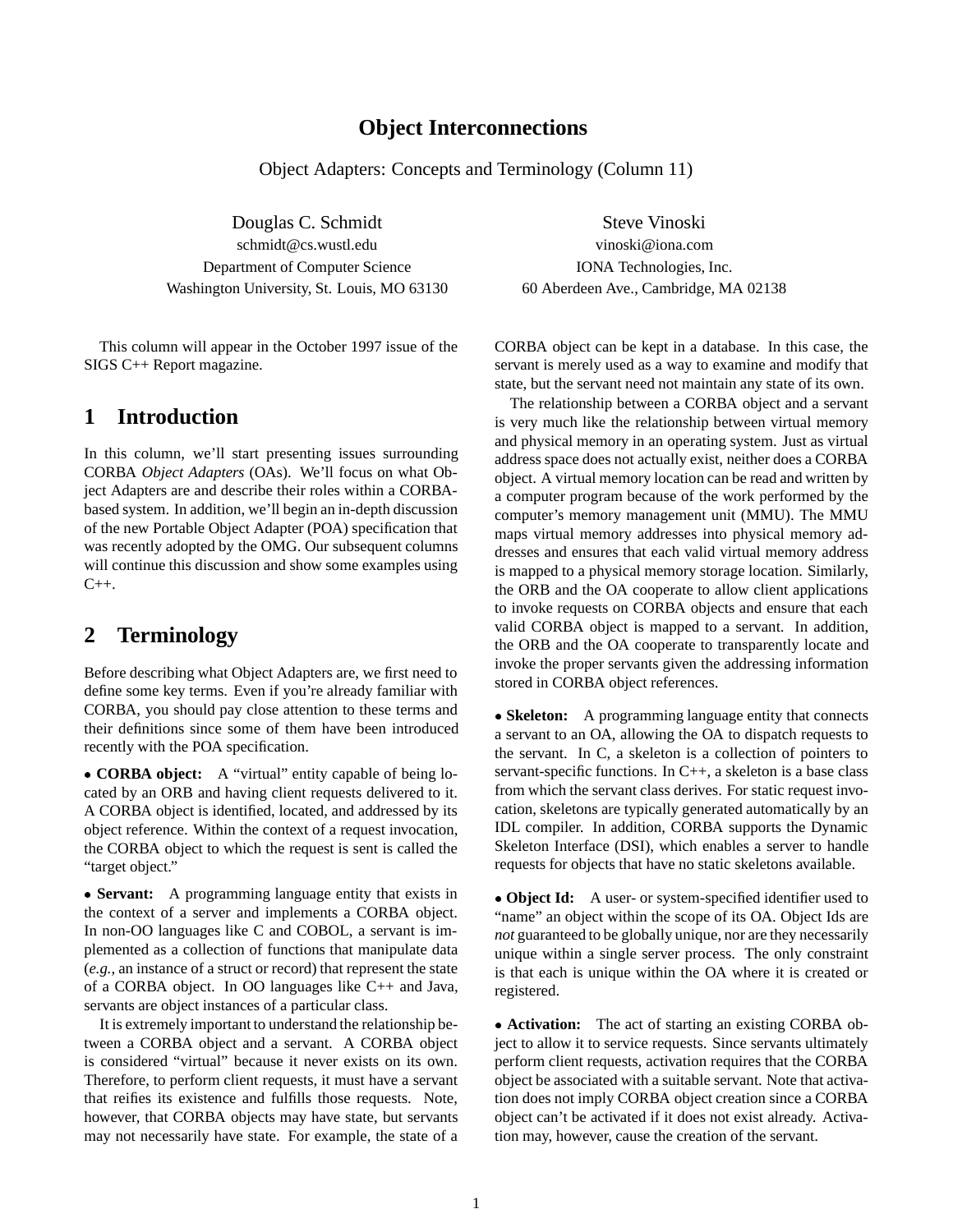This discussion of activation may beg the question of how CORBA objects are created. Unlike C++ classes, OMG IDL interfaces do not have a notion of constructors or any other special object creation functions. From a client perspective, CORBA objects are often created by invoking normal CORBA operations on *factory objects*. From the server perspective, the servants for factory objects are implemented such that they invoke operations on the OA in order to associate servants with the CORBA objects they create, as well as to create object references for those new objects. In addition, factory operations activate the new CORBA object as well.

 **Deactivation:** The act of shutting down an active CORBA object. Obviously, deactivation is the opposite of activation. Deactivation requires the destruction of the association between a CORBA object and its servant. Note that deactivation does not imply CORBA object destruction. After deactivation, a CORBA object can be reactivated to receive more requests. Deactivation may, however, result in the destruction of the servant.

 **Incarnation:** The dictionary defines this word as "the act of giving bodily form or substance to." In the general context of CORBA objects and servants, incarnation is the act of associating a servant with a CORBA object so that it may service requests. In other words, incarnation provides a servant "body" for the virtual CORBA object.

 **Etherealization:** The opposite of incarnation, this is the act of destroying the association between a CORBA object and its servant. Etherealization takes away the "body" that was associated with the CORBA object at the point of incarnation. After etherealization, the CORBA object still exists as a virtual entity, but it has no associated body to carry out requests for it.

 **Active Object Map:** A table maintained by an object adapter that maps its active CORBA objects to their associated servants. Active CORBA objects are named in the map via Object Ids. Note that the term "active object" is something of a misnomer since the servants in this table need not implement the Active Object pattern [1].

Much of the terminology introduced here is concerned with the lifetimes of entities in a CORBA system. Perhaps the easiest way to remember the distinction between servants and CORBA objects is that a single CORBA object may be represented by one or more servants over its lifetime. Likewise, a servant may represent one or more CORBA objects simultaneously. *Activation* and *deactivation* refer only to CORBA objects, while the terms *incarnation* and *etherealization* refer to servants. In fact, the latter two terms were introduced to allow servant lifetimes to be discussed separately from the lifetimes of CORBA objects.<sup>1</sup>

Figure 1 shows the lifecycle of a CORBA object with respect to the lifecycle of the servant(s) used to incarnate it. A CORBA object is first created and then is activated, ei-



Figure 1: Request Lifecycle in the Portable Object Adapter

ther immediately or later when a request is received for it. When activated, it can be immediately incarnated by a servant, or during its activation period multiple servants may be incarnated and etherealized for it for each request is receives. (The appearance of three dots in the figure denote "one or more occurrences of.") The CORBA object is then deactivated. Later, it can be reactivated, at which point the servant incarnation and etherealization cycle begin again. Finally, the CORBA object is destroyed and its lifecycle is complete.

Failure to recognize the difference between the lifetimes of CORBA objects and servants often causes confusion for CORBA developers. This is because it is easy to think that the lifetime of the C++ servant is also the lifetime of the CORBA object it represents. However, this is not always the case. The consequence of failing to understand this distinction can be applications that unnecessarily create new CORBA objects rather than simply reactivating existing CORBA objects and incarnating them with new servants.

# **3 An Overview of CORBA Object Adapters**

## **3.1 Motivation for Object Adapters**

As its name implies, a CORBA Object Adapter is a reification of the Adapter pattern [2] since it adapts the programming language concept of servants to the CORBA concept of objects. This adaptation role is clearly shown in Figure 2, where the OA fits directly between the ORB Core and the static and dynamic Skeletons.

In their role as adapters, different OAs can support dif-

<sup>&</sup>lt;sup>1</sup> There's no truth to the rumor that the latter terms were coined by Zen buddhists ;-).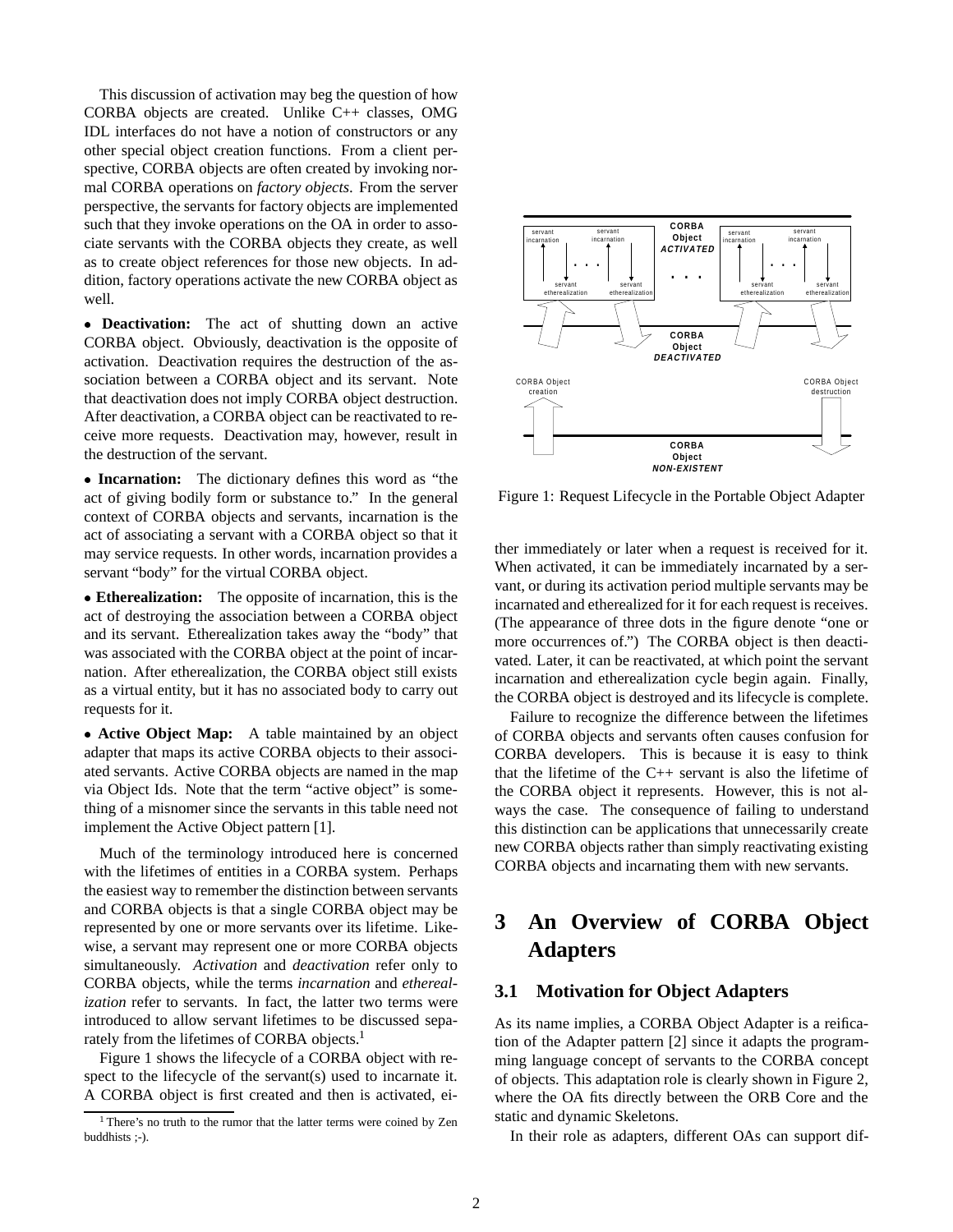

Figure 2: Components in the CORBA Reference Model

ferent servant implementation styles. For example, the Orbix *Object Database Adapter Framework* [3] allows objects implemented using an object database (such as ODI's ObjectStore) to be used as servants for CORBA objects. Another example is the real-time Object Adapter provided by TAO [4].

It is certainly possible to define a distributed object computing middleware architecture where servants are registered directly with the ORB Core rather than with an OA. However, such an architecture would have one of the following limitations:

 **Large footprint:** One approach would require the ORB Core to support multiple interfaces and services to support multiple servant implementation styles. However, this approach would make the ORB Core larger, slower, and more complicated for all applications. Therefore, this approach would violate the "principle of parsimony" by forcing applications to incur the cost of features they may not use.

 **Lack of flexibility:** An alternative would only be to support one form of servant implementation. For example, all servants might be required to inherit from one base class. However, this approach would limit the ORB's utility as an integration mechanism capable of dealing with widelyvarying programming languages, legacy systems, and software design styles.

Therefore, using OAs means that support for different servant implementation styles can be isolated into different OAs. This results in a smaller and simpler ORB Core.

### **3.2 Object Adapter Functionality**

CORBA Object Adapters provide the following functionality:

 **Request demultiplexing:** OAs demultiplex each CORBA request to the appropriate servant. When the ORB Core receives a request, it cooperates with the OA through a private (*i.e.*, non-standard) interface to ensure that the request reaches the proper servant.

 **Operation dispatching:** Once the OA locates the target servant, it dispatches the requested operation. At this point, the skeleton is used to transform the parameters in the request into the arguments passed to the intended servant operation.

 **Activation and deactivation:** OAs can activate CORBA objects. In the process, they can also incarnate servants to handle requests for those objects. Similarly, OAs can deactivate objects and can etherealize their corresponding servants if they're no longer needed.

 **Generating object references:** An OA is responsible for generating object references for the CORBA objects registered with it. Object references normally identify a CORBA object and contain addressing information on how to reach that object in the distributed system. This means that OAs must ultimately cooperate with the communication facilities built into the ORB and the underlying operating systems to ensure that the information necessary for reaching the object is present in the object reference. For instance, an Interoperable Object Reference (IOR) supporting the Internet Inter-ORB Protocol (IIOP) transport will contain the Internet address of the server host, as well as the port number where the server process is listening.

OAs are intimately involved in the dispatching of requests to object operations. Therefore, they must be carefully designed so that they do not become a bottleneck in the request dispatch path. Conventional ORBs demultiplex client requests to the appropriate operation of the servant using the following steps shown in Figure 3.



Figure 3: Layered CORBA Request Demultiplexing

 **Steps 1 and 2:** The OS protocol stack demultiplexes the incoming client request multiple times, *e.g.,* through the data link, network, and transport layers up to the user/kernel boundary and the ORB Core;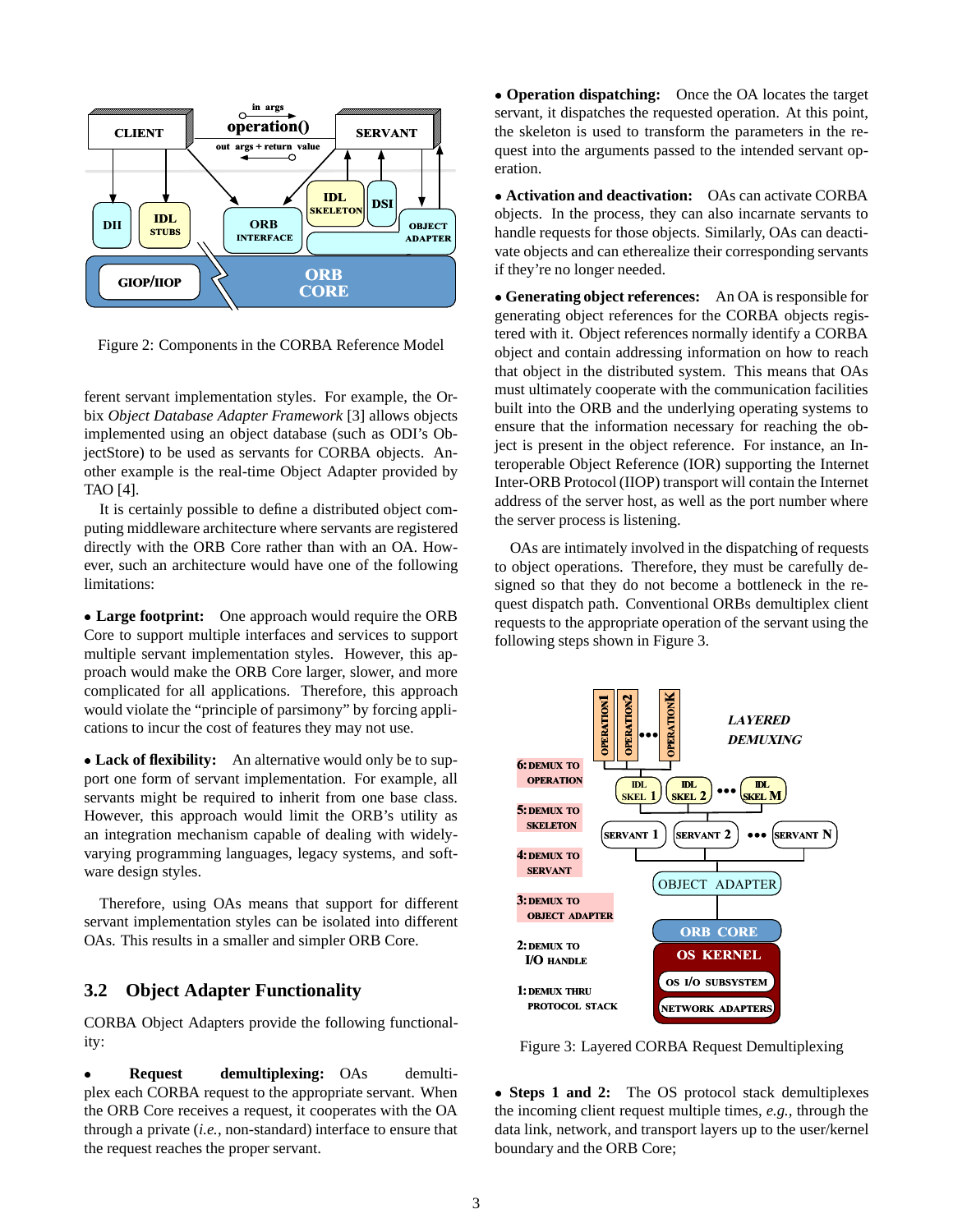**Steps 3, 4, and 5:** The ORB Core uses the addressing information in the client's object key to locate the appropriate Object Adapter, servant, and the skeleton of the target IDL operation;

• Step 6: The IDL skeleton locates the appropriate operation, demarshals the request buffer into operation parameters, and performs the operation upcall.

Demultiplexing client requests through all these layers is expensive, particularly when a large number of operations appear in an IDL interface and/or a large number of servants are managed by an Object Adapter. [5] measures the performance of several OA demultiplexing and dispatching optimization strategies. In general, demultiplexing techniques based on perfect hashing or active demultiplexing are substantially faster and more predictable than those based on linear search or dynamic hashing.

# **4 Standard Object Adapters**

Over the life of the CORBA specification, only two OAs have ever been officially adopted by the OMG. The first was the *Basic Object Adapter*(BOA), which was specified in the original CORBA specification. More recently, the OMG adopted a new *Portable Object Adapter* (POA). An understanding of the BOA is not needed to understand and use the POA. However, examining the features and the history of the BOA can help us understand the design and capabilities of the POA.

# **4.1 CORBA Basic Object Adapter (BOA)**

### **4.1.1 Basic Features**

The first version of the CORBA specification contained a description of the *Basic Object Adapter* (BOA). The BOA was intended to be a multi-purpose OA that could support various styles of servants. Because of the purported flexibility of the BOA, the original CORBA architects thought that, in total, there would only be a few OAs (*e.g.*, a library OA, a database OA, etc), with most applications using the BOA.

The BOA supported four different *activation models*, described below. Note that these models refer to the activation of *server processes*, not CORBA objects.

 **Unshared server:** which is a server that supports only a single CORBA object. An unshared server typically deals with an object of just one type. Whenever a new CORBA object of that type is created, the ORB automatically starts a new server process to contain it.

 **Shared server:** which is a server that supports multiple CORBA objects, often of different types. For example, such a server can support CORBA objects that play the role of factories (such as the Quoter Factory we defined in [6]), as well as the CORBA objects of the type created by such factories. In practice, most existing CORBA servers are shared servers.

 **Persistent server:** which is a server that is not automatically started by the ORB. These types of servers might be started by a script that runs whenever the system boots, for example. Note that the use of the term "persistent" is an unfortunate misnomer since it implies that the state of the servants in the server will persist automatically across crashes and shutdowns. Since this is not the case, a better term would have been "manually launched" server. In addition, note that the mechanisms used to launch a server process are completely orthogonal to whether a server is a shared server or an unshared server, so this particular activation model doesn't quite belong with the others.

• **Server-per-operation:** this type of "server" is not just a single process. Instead, it's a collection of processes, each implementing a given operation of a particular type of CORBA object. This type of server is theoretically useful for servants that are implemented using shell scripts. For example, different shell scripts implement different operations of the CORBA object. Because of the difficulty of supporting this server style, and because of its limited utility, few commercial ORBs support server-per-operation.

### **4.1.2 Evaluation of the BOA**

Unfortunately, the BOA from the original CORBA specification is woefully incomplete. The following are some of the key problems:

 **Not defining a portable way to associate skeletons with servants.:** The BOA specification does not describe what skeletons looks like, nor how servants are associated with them. As a result, the OMG IDL C++ Mapping Specification originally only defined how the bodies of servant methods and the method signatures should appear. It could not specify the names of base classes that servants had to derive from. Naturally, this omission made writing portable CORBA C++ code very difficult.

 **Failing to describe how servants are registered:** Implementations of the BOA typically allow servants to be registered *implicitly* (e.g., in the constructor of a servant when it is incarnated) and/or *explicitly* (*e.g.*, by calling a method on the BOA). The original BOA specification doesn't define these APIs, however. Therefore, each ORB tends to implement this functionality differently.

 **Completely ignoring the issues of multi-threading a server process:** Multi-threaded ORBs are important since they allow long-running tasks to execute simultaneously without impeding the progress of other tasks. However, the CORBA 2.0 BOA specification does not address the issue of multi-threading, leaving the decision to ORB developers. As a result, different ORBs tend to implement multi-threading differently.

 **Failing to accurately define the functions required to make a server listen for requests:** The BOA supplies two operations that appear to make the server start processing requests: impl is ready and obj is ready. The BOA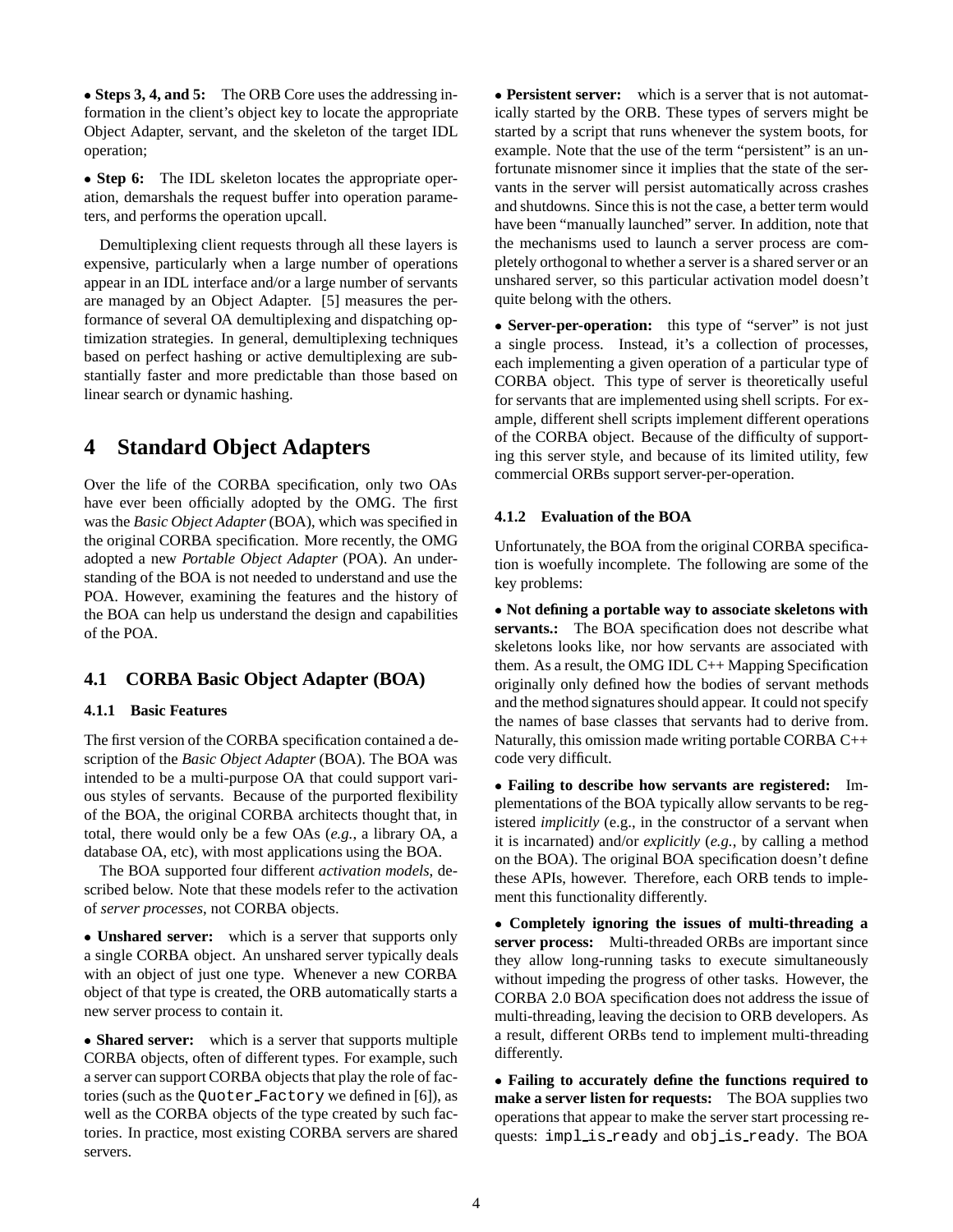specification associates these operations with its activation models, stating that one or the other should be called depending upon the activation model chosen for the server application. Unfortunately, this part of the specification is extremely vague and unclear, resulting in different ORB products using the two operations in very different ways.

Due to the limitations with the BOA specification, each ORB vendor that implemented the BOA did it their own (inconsistent) ways. This, in turn, resulted in almost no portability of server-side code between different ORB products. Therefore, the OMG issued an RFP for portability enhancement [7] that called for either repairing the problems with the  $BOA<sup>2</sup>$  or replacing it with a new OA.

### **4.2 Portable Object Adapter (POA)**

In March 1997, the Portable Object Adapter (POA) [8] was submitted to the OMG as a replacement for the BOA. The POA finally provides portability for CORBA server applications. It also provides new and very useful functionality.

One of the enhancements specified in the Portability Joint Submission document is the deprecation of the BOA. Thus, once the submission has been fully integrated with the CORBA specification (which should occur by early 1998) the OMG will fully remove the BOA from CORBA. Of course, ORB vendors that currently support the BOA will be allowed to continue to do so for as long as they wish for the sake of their existing CORBA customers.

### **4.3 Overview of POA Features**

The newly defined POA specification supports a wide range of features, including: *user- or system-supplied object identifiers*, *persistent and transient objects*, *explicit and ondemand activation, multiple servant*  $\rightarrow$  *CORBA object mappings*, *total application control over object behavior and existence*, and *static and DSI servants*. Each of these features is outlined below. Subsequent columns will illustrate these and other POA features in detail using C++.

#### **4.3.1 Object Identifier**

An Object Identifier (ObjectId) is a sequence of octets used to identify a CORBA object within the context of a POA. An ObjectId can be assigned by the application or by the POA. The ObjectId is a "demultiplexing key" used to associate client requests with CORBA objects.

It is important to recognize that ObjectIds do not necessarily identify the object beyond the context of its POA. Thus, they are not guaranteed to be unique global identifiers. CORBA objects are identified only by their object references, of which ObjectIds are potentially only one

part.<sup>3</sup> Also, since object references are opaque to applications, clients are unable, and in fact have no need, to "reach into them" to examine any ObjectId portion. Clients merely use object references to denote the targets of their requests; the ORB takes care of the rest.

In IORs, ObjectIds make up only a part of the overall *object key* used by the ORB to locate the CORBA object. The CORBA General Inter-ORB Interoperability Protocol  $(GIOP)^4$  defines an object key as a portion of the IOR used to identify the CORBA object at the communication endpoints given in the IOR. For example, if a request for the CORBA object is sent over IIOP to the host and port given in the object's IOR, the entity receiving the request on that port can use the object key to uniquely identify the target object. This implies that the object key is unique only with respect to the communication endpoint.

The object key is more than just the ObjectId, however. For instance, it might also contain an indication of which POA in the server process is expected to dispatch the request to the target object. In general, GIOP does not define the contents of the object key, so ORB implementations put whatever information they need in the object key so they can locate the target object at the given endpoints.

It's important to note that this flexibility in the GIOP specification does not cause any interoperability problems between ORBs because it is assumed that the ORB that created the IOR is the same ORB that's listening at the specified communication endpoints, and is thus capable of decoding the object key because it created it. However, it is the case that an object created by one ORB can't be reactivated in another vendor's ORB since the new ORB won't necessarily be able to decode the object key created by the original ORB.

#### **4.3.2 Persistent vs. Transient Objects**

Persistent objects are CORBA objects whose lifetimes are independent of the lifetimes of any server processes in which they are activated. In contrast, transient objects are CORBA objects whose lifetimes are bounded by the lifetimes of the server processes in which they're created. When server processes die, their transient objects die with them.

Persistent objects are "normal" CORBA objects that can be activated when necessary to fulfill a client request. Transient objects, on the other hand, typically involve less overhead than persistent objects because the ORB and POA need not keep track of activation information for them. They're useful for "temporary" objects such as certain kinds of callback objects [9].

The use of the term "persistent" for CORBA objects that outlive any single server process is potentially confusing since the term is used differently in several other contexts in CORBA and in the database community. In the context

<sup>&</sup>lt;sup>2</sup> For a comprehensive list of problems with the BOA, please see the cited RFP document. It devotes seven pages to listing and describing problems with the BOA.

<sup>3</sup> Note that the POA specification does not *require* ObjectIds to appear within object references, but most POA implementations will very likely put them there.

<sup>&</sup>lt;sup>4</sup> IIOP is the specification for how GIOP is used to deliver requests and responses over TCP/IP.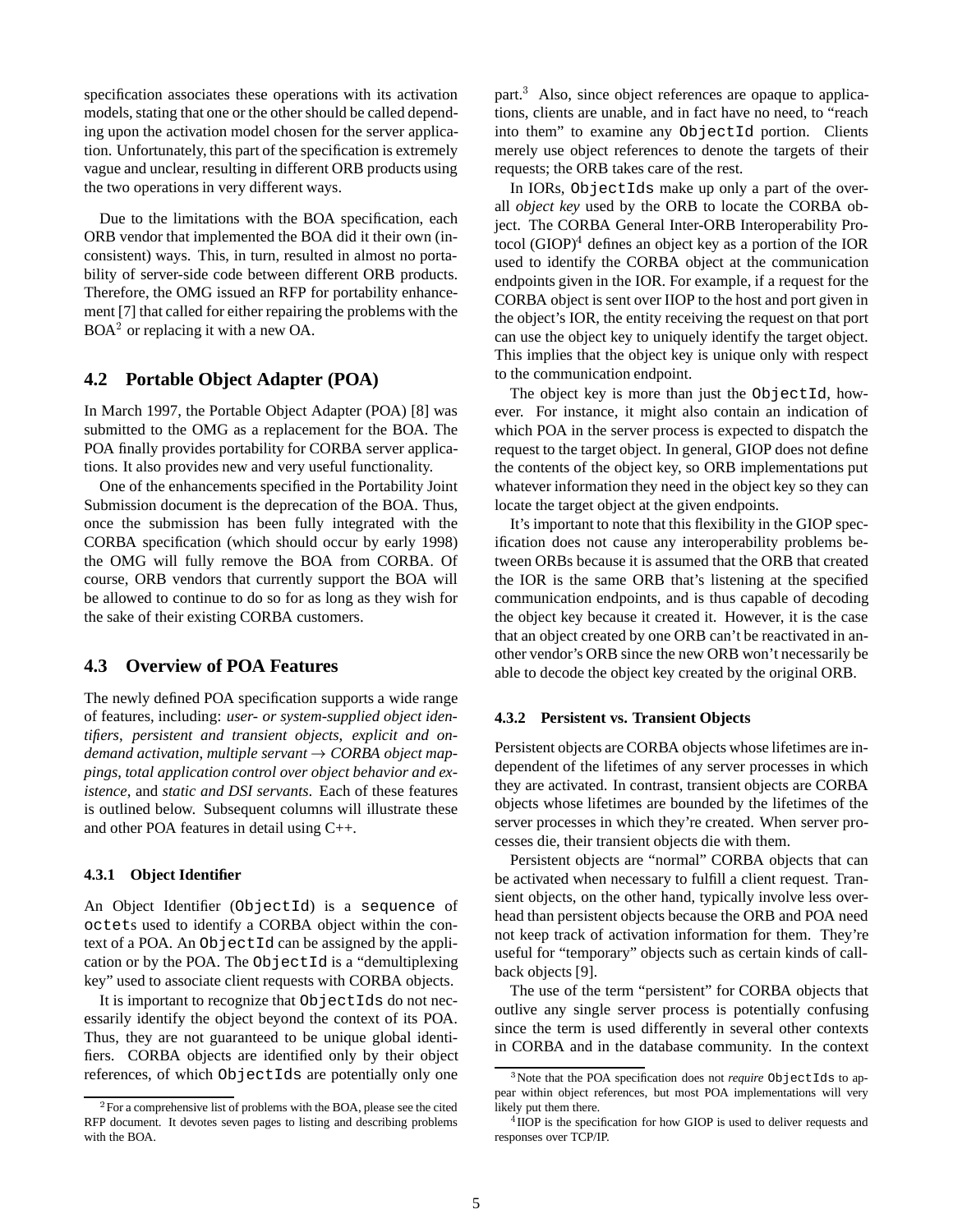of the POA, a persistent object refers mainly to the fact that it "persists" across server process activations. However, one might expect that the use of the term also implies that object state is kept in persistent storage between activations. While persistent CORBA objects generally do have persistent state, the POA itself has no persistent state, nor does it provide any functions to directly help objects save and load their persistent state. In addition, note that persistent objects do not imply the use of the ill-named BOA "persistent" activation model, though it is certainly possible to have persistent objects within a persistently (*i.e.*, manually) launched server.

### **4.3.3 Activation**

The activation modes supported by the BOA were largely centered around server processes. In contrast, the activation facilities supplied by the POA are focused solely on CORBA object activation and servant incarnation. The POA supports the following activation styles:

 **Explicit activation:** the server application programmer registers servants for CORBA objects using direct calls on a POA. This is useful for server applications that have just a few CORBA objects.

 **On-demand activation:** the server application programmer registers a servant manager that the POA upcalls when it receives a request for a CORBA object that is not yet activated. When it receives such an upcall, the servant manager typically performs one of the following operations:

- 1. It incarnates the servant if necessary and registers it with the POA, which then dispatches the request to that servant.
- 2. It raises a ForwardRequest exception (defined in the PortableServer module) to send the request to another object. This exception has an object reference data member that denotes the object to which the request should be redirected. This feature could be used to develop a server that performs application-specific location or load balancing, for example.
- 3. It raises a CORBA::OBJECT NOT EXIST exception to indicate that the CORBA object has been destroyed.

 **Implicit activation:** an action on a servant results in activation without any explicit calls on a POA. In the IDL  $\rightarrow$ C++ mapping, implicit activation of a servant on a POA created with the proper policies can be achieved by invoking the servant's this method.

 **Default servant:** the application registers a default servant that is used if a request arrives for a CORBA object that is not yet activated, and there are no servant managers registered. This feature is very useful for DSI-based server applications since it allows a single DSI servant to incarnate all CORBA objects by default without requiring the intervention of a servant manager.

#### **4.3.4 Object ID Uniqueness**

A POA may require that each CORBA object be activated with a unique servant. This is a very straightforward implementation technique because it provides a one-to-one correspondence between CORBA objects and their servants. An example where this technique is useful is for transient CORBA objects whose state data are kept directly in servant data members. While this technique is conceptually straightforward, it does not scale well when the server contains a large number of CORBA objects since the server must maintain separate servants for every CORBA object it implements.

Alternatively, a POA may allow one servant object to incarnate multiple CORBA objects. Allowing a single servant to incarnate multiple CORBA objects is very useful for minimizing server resource usage. For example, consider a key/value database where each entry in the database is treated as a separate CORBA object, with each object having one key as its object identifier. A useful way to implement a server for the database is to utilize a single C++ servant that determines which database entry is the target of the request by examining the ObjectId accompanying the request. This approach eliminates the need to have a separate C++ servant for each database entry. Therefore, it scales well regardless of the number of database entries.

Such an application could also use on-demand activation to avoid the need to register all the database entries as CORBA objects every time the server started up. If only a few entries are ever the targets of CORBA requests, this activation approach eliminates unnecessary server registration overhead. In addition, it reduces the amount of resources the POA needs to track servant registrations.

#### **4.3.5 Object Behavior and Existence**

Applications control object state and behavior completely. A POA has no persistent state; applications are responsible for any required persistence of object state. Applications determine object existence and can throw a CORBA::OBJECT NOT EXIST exception to indicate that a CORBA object no longer exists. Likewise, they can throw PortableServer::ForwardRequest exceptions to tell the ORB to look elsewhere for the object. Such forwarding is completely transparent to the invoking client application.

POAs do nothing to keep track of the persistent states of CORBA objects because there are so many possible ways to implement such persistence. If the POA specification mandated one or even a few possible approaches to persistence, it would unduly limit other classes of applications for which those approaches proved unsuitable. Moreover, object persistence is better provided by a higher-level service. The existing Object Persistence service is largely considered to be too complicated[10], so at this time the OMG is working on a replacement for that service.

Allowing appli-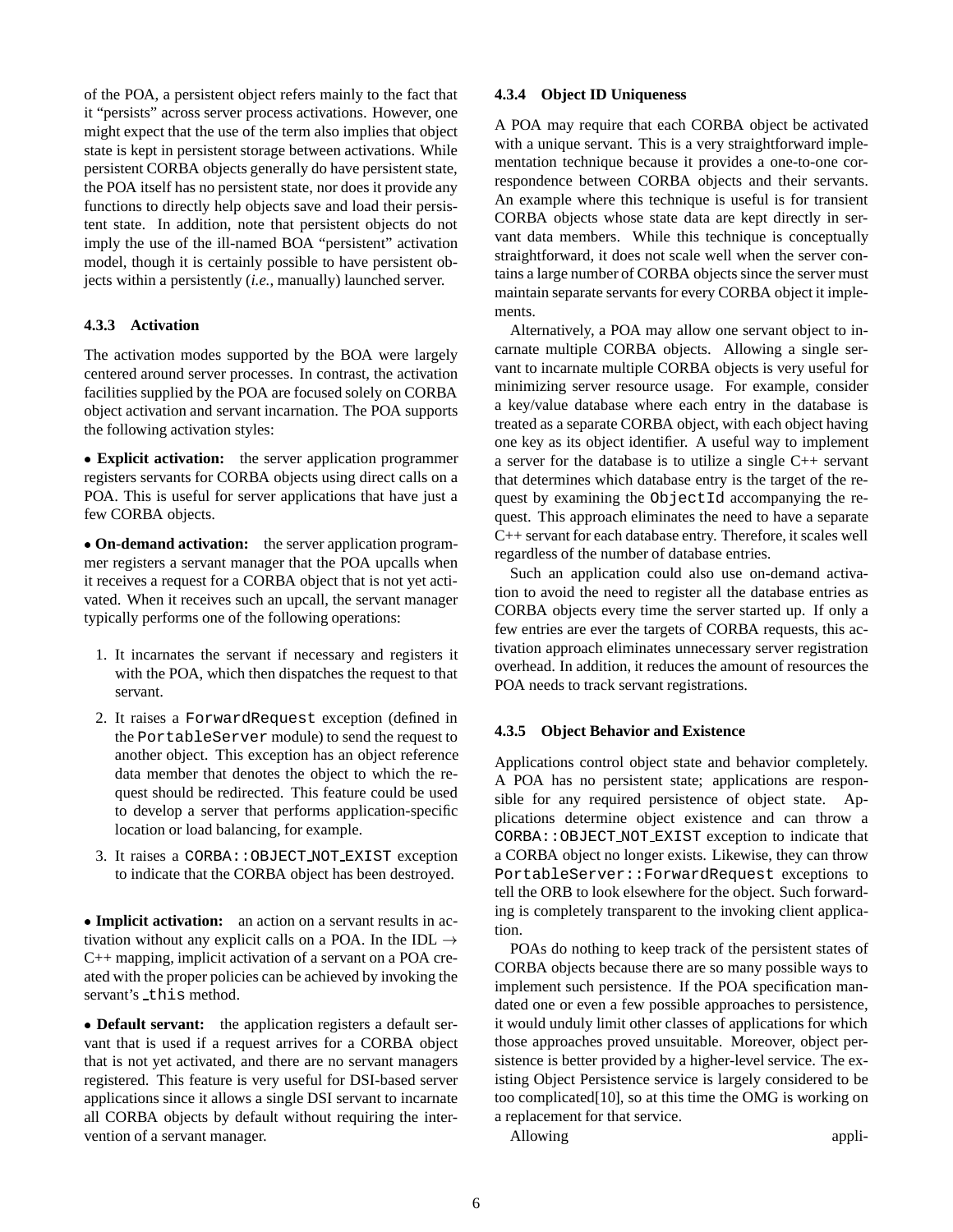cations to raise CORBA::OBJECT NOT EXIST exceptions gives them complete control over object existence if they so desire. Consider once again the database example described above. If a database entry is removed, the application's servant can simply raise the CORBA:: OBJECT\_NOT\_EXIST exception if it receives a request for that entry. This approach is relatively simple due to the fact that the POA keeps no persistent state. If it had to keep track of objects that had already been destroyed, the POA would require per-object persistent state, even for CORBA objects that had already been destroyed (*i.e.*, an "object graveyard"), and application scalability would suffer.

#### **4.3.6 Static and DSI Servants**

Not surprisingly, servants based on static skeletons are supported. Traditionally, most CORBA C++ server applications have been based on the static approach. The popularity of static skeletons stem mainly from its efficiency, its familiarity for C++ programmers, and because the DSI was not available in CORBA until version 2.0.

Two types of static servants are supported in the new POA specification:

 **Inheritance-based servants:** Inheritance-based servants are an example of the "class" form of the Adapter pattern and are largely unchanged from the original OMG IDL C++ Mapping Specification. In this approach, the servant class derives from an abstract skeleton base class.

One important difference from the original IDL C++ mapping is that the method of naming skeleton classes has changed. For instance, for an interface B defined in module A, the fully-scoped name of the skeleton is  $POA.A::B.$ For an interface C defined at global scope, the corresponding skeleton class is named POA C.

The motivation for changing the naming scheme is to create a server-side namespace for POA-based skeletons that is separate from the client-side namespace. It also allows ORB vendors to support legacy BOA applications and POA applications in the same program if they so desire, without having to worry about the BOA and POA skeleton naming conflicts.

 **Tie-based servants:** Tie-based servants are an example of the "object" form of the Adapter pattern and must now be supported by all conforming ORBs. They are actually just like normal servants that are derived from the abstract skeleton base class. Each tie-based servant is an instance of a special auto-generated servant template class. This template class takes a single type parameter (*i.e.*, the applicationspecific implementation class) and delegates all of its requests to an instance of the template parameter type.

When using ties with the IDL  $C_{++}$  mapping, it is interesting to note that the tie instance is the servant and the C++ class instance that "gets tied into the tie" is called the *tied object*. The tied object typically has no inheritance relationship to any IDL-generated skeleton classes, which makes it easier to integrate legacy code. Tie classes are named in the same

fashion as skeletons, except that they also have a tie suffix. For example, for an IDL interface A, the corresponding tie class would be named POA A tie.

For server applications that require the use of the DSI, a standard DynamicImplementation abstract base class (defined in the PortableServer module) is provided as part of the POA specification. The use of this base class is much like the use of skeletons by inheritance-based servants since DSI servant classes must derive from this class.

## **4.4 POA Policies**

An interesting difference between a POA and a BOA is that a server application can have multiple POAs nested within it. A server application might want to create multiple POAs to support different kinds of CORBA objects and/or different kinds of servant styles. For example, the application might have two POAs, one that supports transient CORBA objects and one that supports persistent CORBA objects.

A nested POA can be created by invoking a factory operation on another POA. All servers have at least one POA called the *Root POA*. To create a POA nested under the Root POA, the application invokes the create POA operation on the Root POA. The object reference for the Root POA is available from the ORB. Note that this implies that applications can't provide their own POA implementations, which is unlikely to be a problem in practice.

The characteristics of each POA other than the Root POA are controlled at POA creation time using different *policies*. The POA specification defines the policies described below.

#### **4.4.1 Threading Policy**

A POA can either be single-threaded or have the ORB control its threads. If single-threaded, all requests the POA dispatches to servants will be serialized, either by running them in a single thread or using multiple threads that are synchronized to only execute one request at a time. In contrast, if the ORB-controlled threading policy is specified, the ORB determines the thread or threads that the POA dispatches its requests on.

Given that the BOA specification made no mention of threads, the POA specification, by explicitly supporting threading policies, is much better in this regard. Unfortunately, the specified POA threading policies don't really go far enough. For example, there is no way for an application to specify that a POA should use a Thread Pool [11] or a separate Thread-per-CORBA-object [6], nor are there any hooks similar to Orbix Thread Filters [12] to allow applications to define their own concurrency models. What's worse is the fact that the specification does not even definitively say whether the ORB-controlled model always means multiple threads or not! This leaves the door open for an ORB vendor to define their ORB-controlled threading policy as being single-threaded, which is a potentially serious portability concern.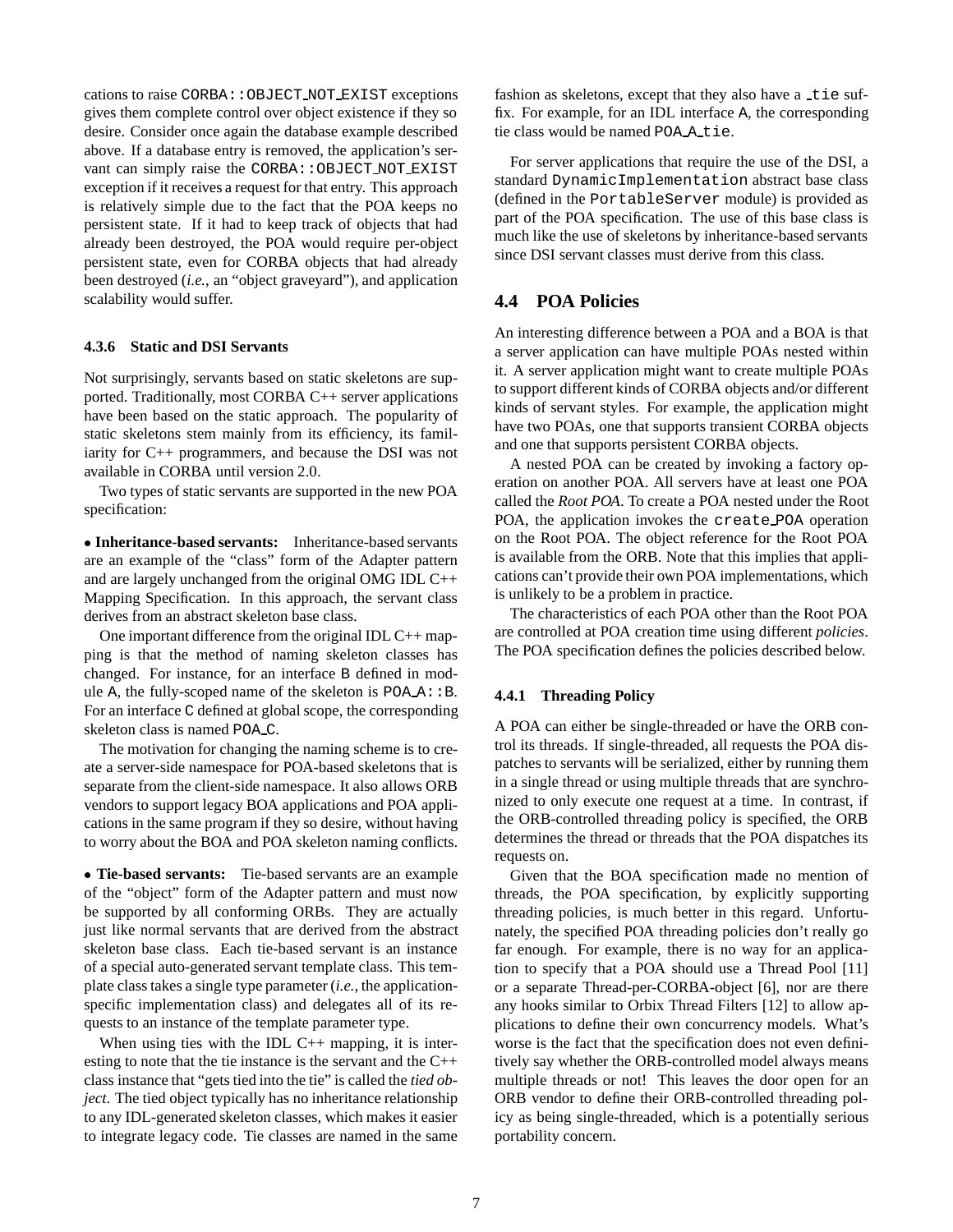All in all, while it's great that the specification actually addresses multi-threading, there is not enough threading flexibility supplied by the POA for all applications. Thus, the ORB-controlled threading policy is a new portability problem waiting to happen. Hopefully, the OMG Portability Enhancement Revision Task Force will fix the ORB-controlled model and add enhancements to allow applications to control their threading models in the next revision of the POA specification, which should be ready by early 1998.

#### **4.4.2 Servant Retention Policy**

A POA either retains the associations between servants and CORBA objects or it establishes a new CORBA object  $\rightarrow$  servant association for each incoming request. Most CORBA C++ applications today use something like the RE-TAIN value of this policy since they register servants with the OA and expect it to then dispatch the appropriate requests to those servants.

If the NON-RETAIN retention policy is used, however, it allows the application to control the allocation of servants to CORBA objects. This is because each request arriving at a NON-RETAIN POA causes it to invoke the application to obtain the servant from it. The NON-RETAIN policy allows, for example, the application to supply its own servant manager object that intervenes in every single request dispatch to ensure that the target CORBA object still exists.

#### **4.4.3 Request Processing Policy**

When a request arrives for a given CORBA object, the POA can either:

 **Consult its active object map only:** it can check to see if it has a servant associated with the ObjectId of the target object. If it does, the request is dispatched. If no such association is found, the POA throws a CORBA::OBJECT NOT EXIST exception.

 **Use a default servant:** the application can register a *default servant* that is invoked whenever the POA has no servant associated with the ObjectId of the target object in its Active Object Map.

 **Invoke a servant manager:** if a *servant manager* has been registered with the POA, it is invoked by the POA to obtain a servant whenever the POA has no servant associated with the ObjectId of the target object. The servant manager is an application-supplied CORBA object that can incarnate or activate a servant and return it to the POA for continued request processing. Two forms of servant manager are supported: ServantActivator, which is used when the POA has the RETAIN policy, and ServantLocator, used with the NON RETAIN policy.

The combination of these policies with the retention policies provide a great deal of flexibility to control servant registration and allocation within the server process.

#### **4.4.4 Implicit Activation Policy**

A servant may be activated into a POA *implicitly* if this policy is supported. This is very useful for registering servants for transient CORBA objects. For example, a C++ server can create a servant, and then by setting its POA and invoking its this method, it registers the servant and creates an object reference for the CORBA object in a single operation.

### **4.4.5 ObjectId Uniqueness Policy**

This policy allows the application to control whether a servant can be associated with only a single CORBA object or whether it can handle requests for multiple CORBA objects. Unique servants are fairly common today since most CORBA C++ server applications use a separate C++ object for each CORBA object. However, as described above in the database example, servants that represent multiple CORBA objects can also be very useful since they reduce the server's memory utilization.

### **4.4.6 Lifespan Policy**

This policy allows an application to specify whether the CORBA objects created within a POA are transient or persistent. Note that since policies are set upon the creation of the POA, this is an "all or nothing" decision – a POA either supports transient objects or persistent objects, but not a mix of the two.

#### **4.4.7 ObjectId Assignment Policy**

This policy controls whether the POA assigns ObjectIds or whether they are supplied by the application.

## **4.5 Evaluation of the POA**

As you can see, the new POA specification defines a wide range of policies that enable developers to tailor an ORB's behavior to meet many different application use-cases. One potential portability problem with these policies, however, is the fact that ORB vendors are likely to extend the available policies with their own proprietary policies. Hopefully, the vendors will continue to feed their ideas for useful new POA policies into the OMG Portability Enhancement Revision Task Force so as to maintain portability.

At first glance, the flexibility provided by all of these POA policies may seem overwhelming and complex. However, the POA can also be quite simple to use for simple applications. For example, here's a simple, compliant, and portable server program:

```
int main (int argc, char *argv[])
{
 using namespace CORBA;
 using namespace PortableServer;
  // Initialize the ORB.
 ORB_var orb = ORB_init (argc, argv);
 // Obtain an object reference for
```